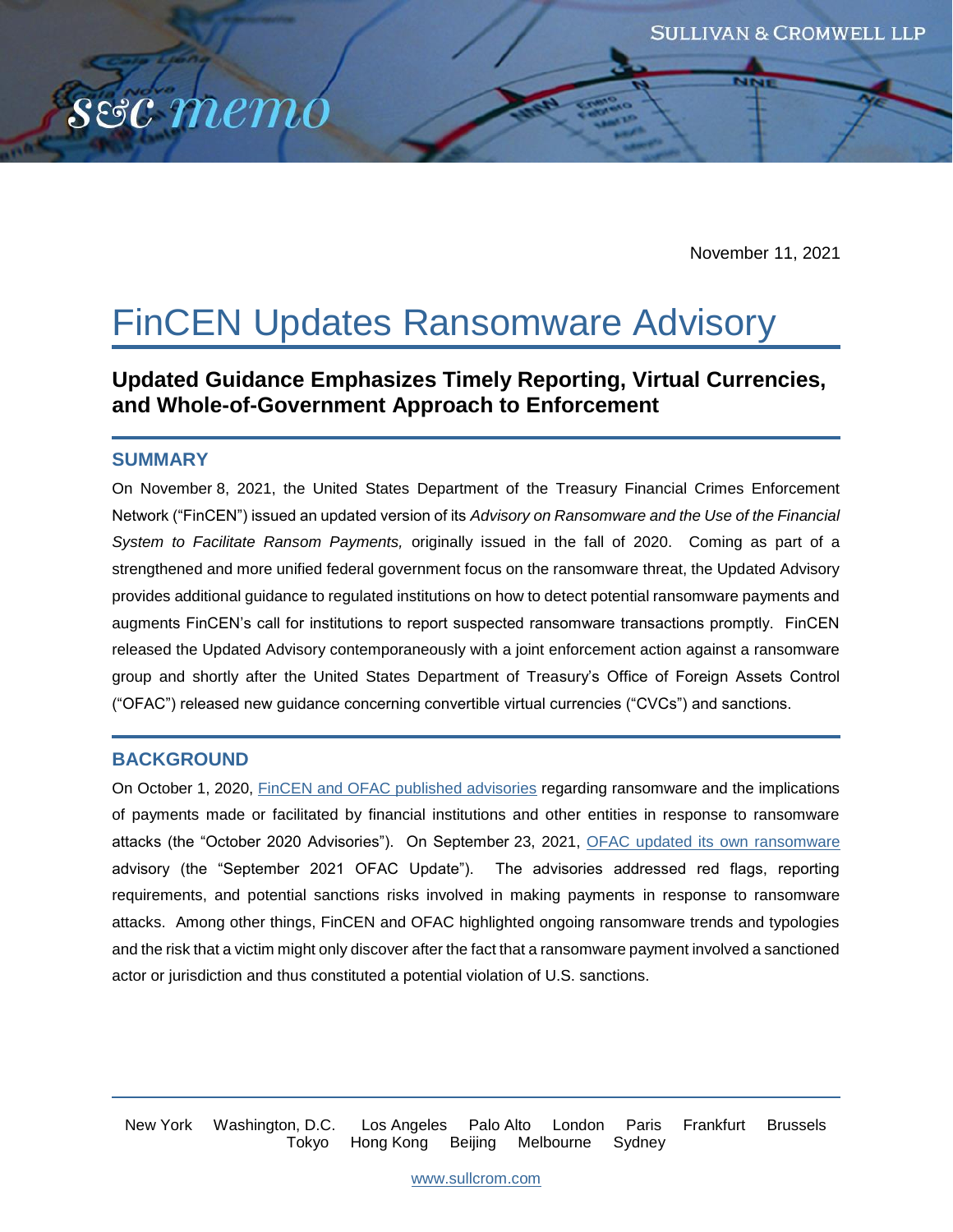### **FINCEN ADVISORY**

FinCEN's Updated Advisory emphasizes the recent "increase of ransomware attacks . . . against critical U.S. infrastructure," and identifies new trends in ransomware attacks and associated payments, including the increased use of anonymity-enhanced cryptocurrencies,<sup>1</sup> which were first mentioned in the October 2020 Advisories.<sup>2</sup> The Updated Advisory also makes explicit reference to the Department of Justice and its work to counter ransomware attacks through the Attorney General's Cyber-Digital Task Force.<sup>3</sup>

The Updated Advisory largely builds on the October 2020 Advisories, including warning Digital Forensics and Incident Response ("DFIR") companies and cyber insurance companies ("CICs") as to the risk that they will facilitate ransomware payments in violation of their obligations under the Bank Secrecy Act ("BSA"). The advisory adds that "FinCEN will not hesitate to take action against entities and individuals engaged in money transmission or other MSB activities if they fail to register with FinCEN or comply with their other AML obligations."<sup>4</sup> As detailed below, it also adds two new red flags concerning ransomware and associated payments, and a new warning that transactions that are suspected of being associated with ransomware attacks must be reported to law enforcement promptly along with the filing of a Suspicious Activity Report using the BSA E-filing System.<sup>5</sup>

#### **A. CONVERTIBLE VIRTUAL CURRENCIES AND MONEY LAUNDERING**

#### **1. Unregistered CVC Mixing Services**

According to the advisory, "cybercriminals often use mixers to obfuscate their illicit activities," in particular in connection with receiving payment of a ransom during a ransomware attack.<sup>6</sup> Mixers, or "Unregistered CVC Mixing Services," are described as services that commingle CVCs from multiple users and pass the value of the CVCs out of the service through smaller pieces and multiple intermediary accounts.<sup>7</sup> The mixing services, which include both "anonymizing service providers" and "anonymizing software providers," allow cybercriminals to exchange CVCs associated with a particular ransom payment for other CVCs of equal value from other sources, in order to disguise the origin of the virtual currency.<sup>8</sup>

#### **2. CVC Exchanges**

In addition, cybercriminals often use CVC exchanges with "lax compliance controls or that operate in jurisdictions with little regulatory oversight" to "facilitate conversion of the 'dirty' CVC to their preferred legal tender" and then re-enter the traditional financial system to spend their ransom proceeds.<sup>9</sup> FinCEN's Updated Advisory repeats the statement in its October 2020 Advisory that "entities engaged in MSB activities (such as money transmission) are required to register as an MSB with FinCEN, and are subject to BSA obligations, including filing SARs."10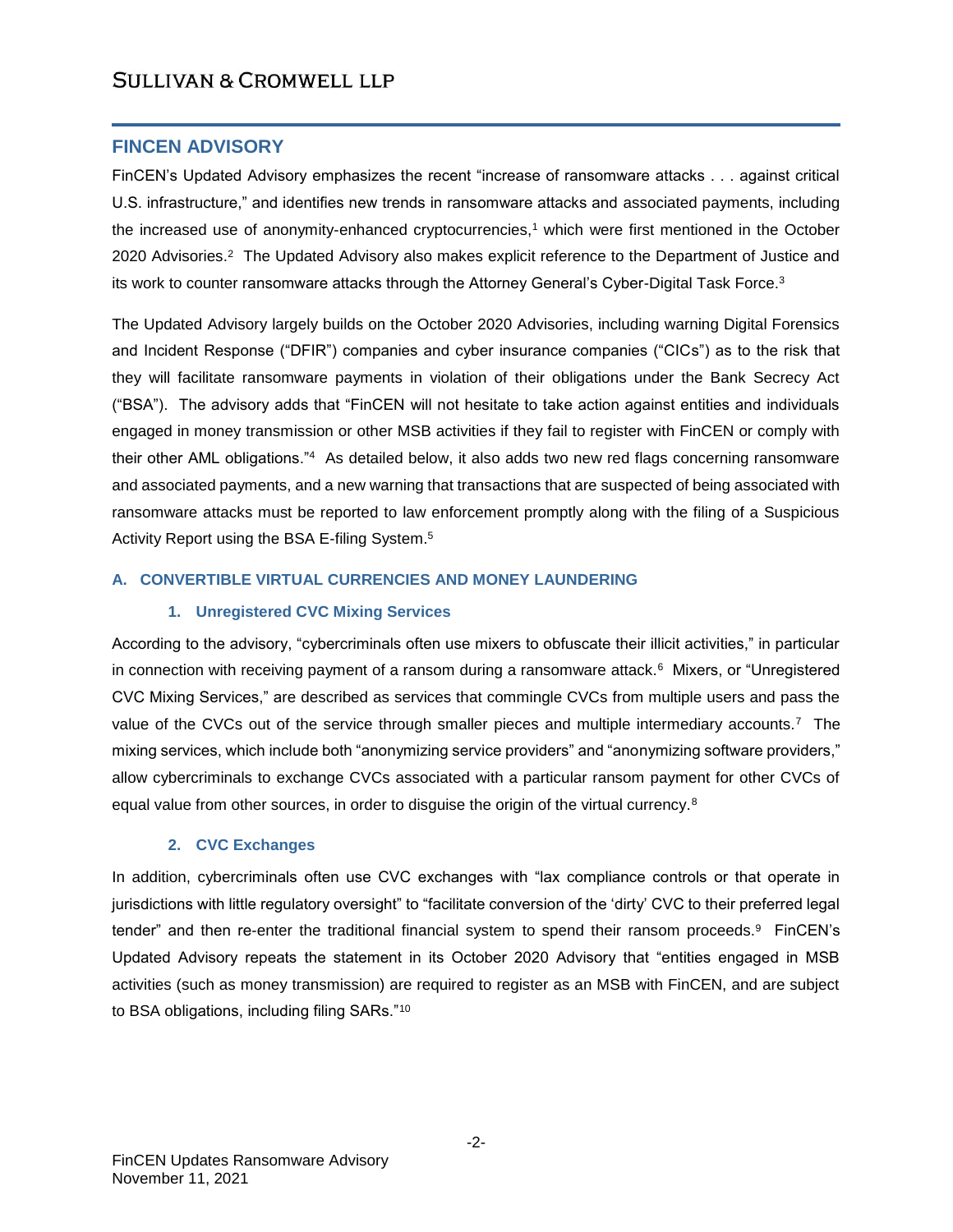#### **B. ADDITIONAL RED FLAGS**

FinCEN's October 2020 Advisory included a list of 10 red flags that may indicate to financial institutions that a transaction could relate to ransomware attacks and therefore constitute an illicit payment. The Updated Advisory adds the following two red flags:

#### **1. Mixing Services**

Red flag number 11 exists when "[a] customer initiates a transfer of funds involving a mixing service," which implies an attempt by ransomware cybercriminals to obfuscate the source of a payment and launder CVCs received as part of a ransom.<sup>11</sup>

#### **2. Use of Encrypted Network and Other Anonymizing Software**

Red flag number 12 exists when "[a] customer uses an encrypted network (e.g., the onion router<sup>12</sup>) or an unidentified web portal to communicate with the recipient of the CVC transaction.<sup>13</sup> Cybercriminals commonly use anonymizing software and network services to disguise their identities while negotiating for payment of ransoms and when sending payment instructions.

#### **C. IMMEDIATE REPORTING**

FinCEN's new warning emphasizes that financial institutions, including CVC exchanges specifically, must identify and *immediately* report any suspicious transactions associated with ransomware attacks.<sup>14</sup> The advisory states that transactions associated with ransomware are serious enough that they will constitute "situations involving violations that require immediate attention," pursuant to the BSA regulations pertaining to Banks, Money Services Businesses, and Insurance Companies.<sup>15</sup> FinCEN reiterates that the sharing of information regarding suspicious transactions concerning specified unlawful activities is protected from liability by a statutory safe harbor.<sup>16</sup>

#### **IMPLICATIONS**

The November Advisory is the latest in a series of actions by federal agencies that are designed to encourage better reporting of ransomware attacks. Most recently, for example, OFAC issued new guidance in September stating that OFAC will consider "the reporting of ransomware attacks to appropriate U.S. government agencies . . . including whether an apparent violation of U.S. sanctions is voluntarily selfdisclosed" as "a significant mitigating factor in determining an appropriate enforcement response."<sup>17</sup> Relatedly, in announcing the arrest this week of a Ukrainian national for perpetrating the ransomware attack on IT software provider Kaseya, which affected companies across the country, Attorney General Merrick Garland and Deputy Attorney General Lisa Monaco highlighted the importance of companies promptly reporting ransomware attacks to law enforcement, stating that Kaseya's prompt notification enabled law enforcement to respond to the incident.<sup>18</sup>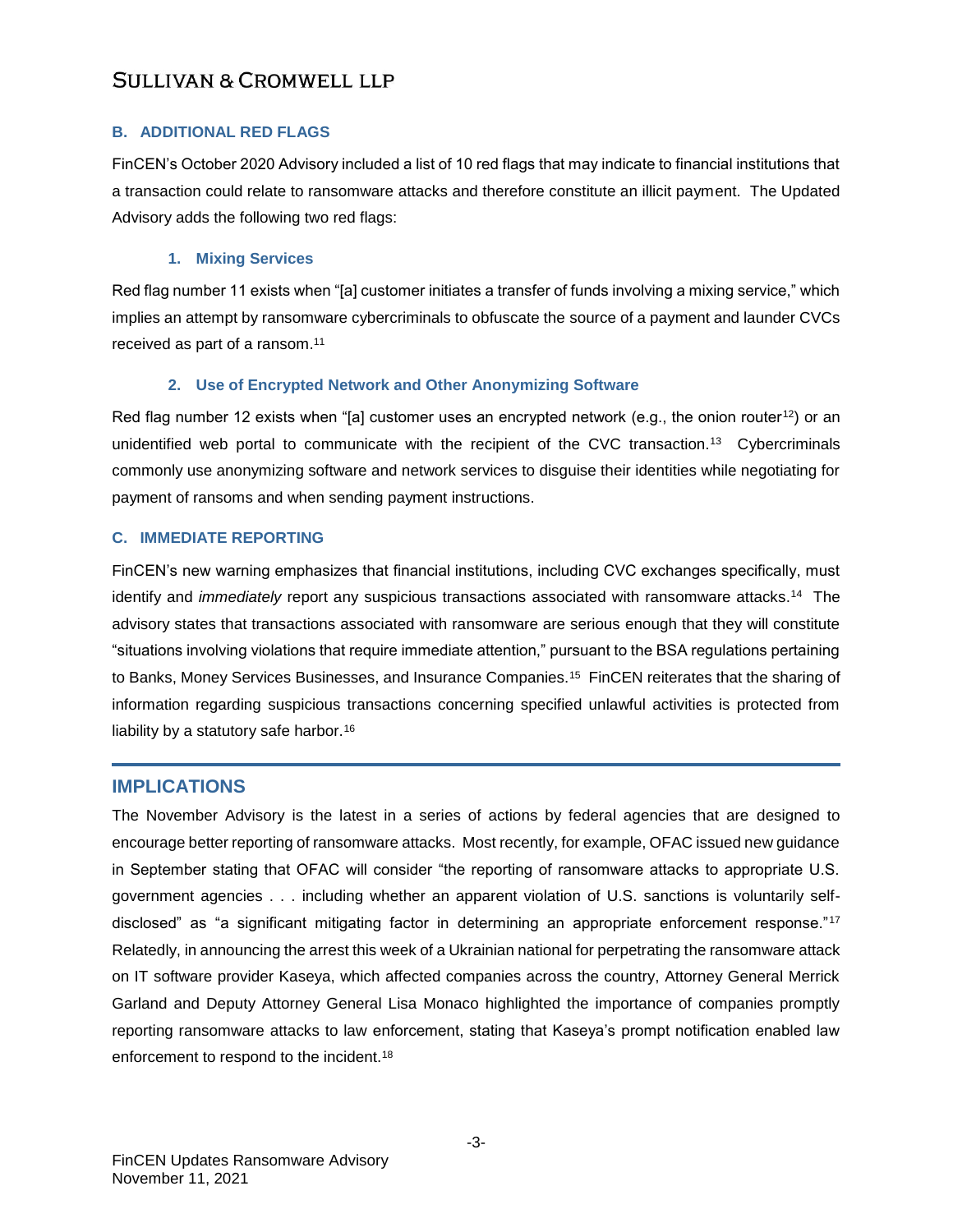Financial institutions should update their processes to include the new potential "financial red flags" for payments that may be associated with ransomware, and to enable rapid filing of SARs and reporting in order to take advantage of the safe harbors discussed in the Advisory.

\* \* \*

Copyright © Sullivan & Cromwell LLP 2021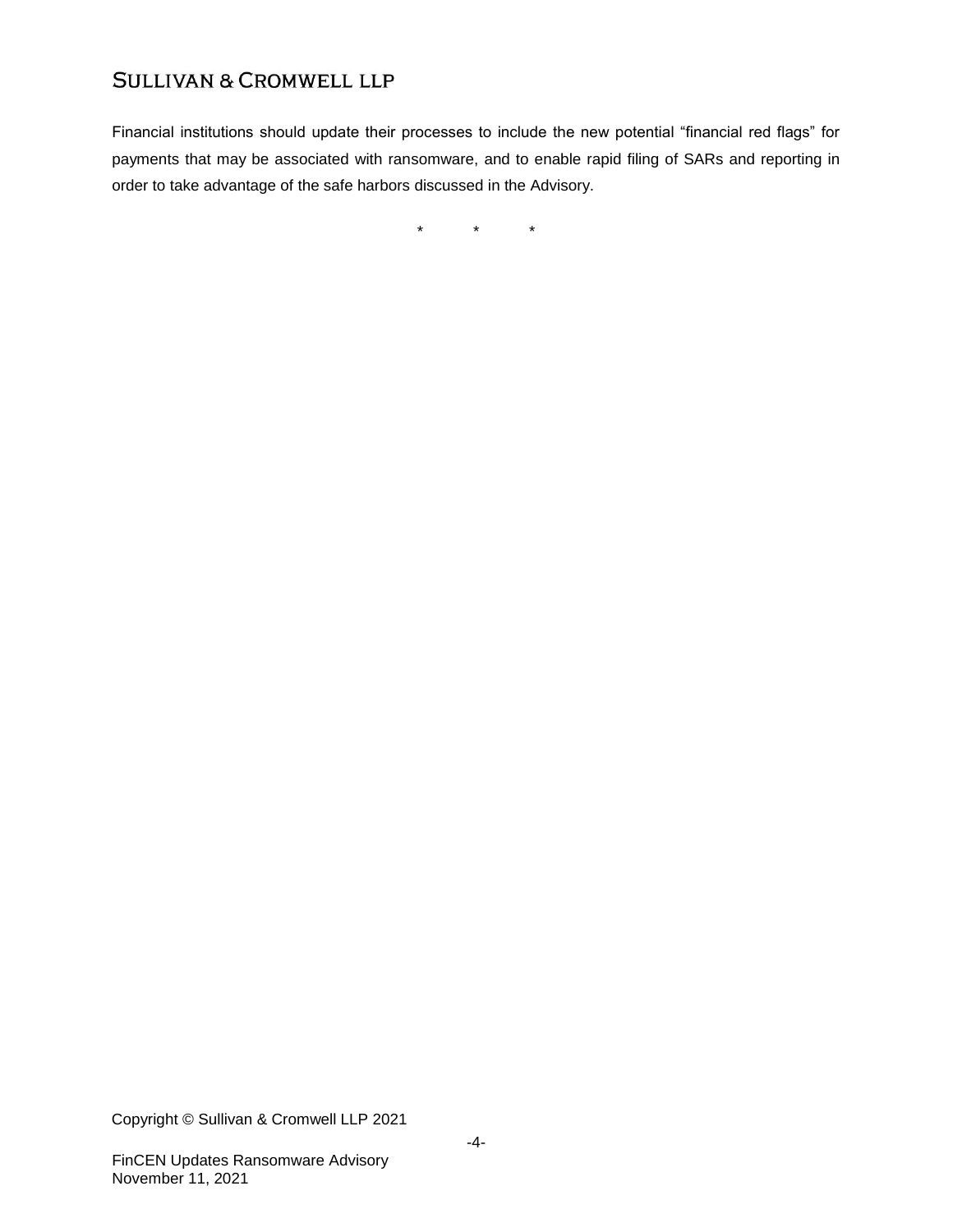| <b>ENDNOTES</b> |                                                                                                                                                                                                                                                                                                                                                                                                                                                                                                                                                                                                                                                                                                |
|-----------------|------------------------------------------------------------------------------------------------------------------------------------------------------------------------------------------------------------------------------------------------------------------------------------------------------------------------------------------------------------------------------------------------------------------------------------------------------------------------------------------------------------------------------------------------------------------------------------------------------------------------------------------------------------------------------------------------|
| $\mathbf{1}$    | FinCEN Advisory, FIN-2021-A004, "Advisory on Ransomware and the Use of the Financial System<br>to Facilitate Ransom Payments" at 1-2 (Nov. 8, 2021), https://www.fincen.gov/sites/<br>default/files/advisory/2021-11-08/FinCEN%20Ransomware%20Advisory FINAL 508 .pdf.                                                                                                                                                                                                                                                                                                                                                                                                                         |
| $\overline{2}$  | FinCEN Advisory, FIN-2020-A006, "Advisory on Ransomware and the Use of the Financial System<br>to Facilitate Ransom Payments" at 5 (Oct. 1, 2020), https://www.fincen.gov/sites/default/files/<br>advisory/2021-11-08/Advisory%20Ransomware%20FINAL%20508_2020%20rescinded.pdf.                                                                                                                                                                                                                                                                                                                                                                                                                |
| 3               | FinCEN Advisory, FIN-2021-A004 at 2.                                                                                                                                                                                                                                                                                                                                                                                                                                                                                                                                                                                                                                                           |
| 4               | Id. at 4. MSB is an acronym for "Money Services Business."                                                                                                                                                                                                                                                                                                                                                                                                                                                                                                                                                                                                                                     |
| 5               | Id. at 7-8, 10.                                                                                                                                                                                                                                                                                                                                                                                                                                                                                                                                                                                                                                                                                |
| 6               | Id. at 5.                                                                                                                                                                                                                                                                                                                                                                                                                                                                                                                                                                                                                                                                                      |
| 7               | Id.                                                                                                                                                                                                                                                                                                                                                                                                                                                                                                                                                                                                                                                                                            |
| 8               | ld.                                                                                                                                                                                                                                                                                                                                                                                                                                                                                                                                                                                                                                                                                            |
| 9               | Id.                                                                                                                                                                                                                                                                                                                                                                                                                                                                                                                                                                                                                                                                                            |
| 10              | Id. at 4.                                                                                                                                                                                                                                                                                                                                                                                                                                                                                                                                                                                                                                                                                      |
| 11              | Id. at 8.                                                                                                                                                                                                                                                                                                                                                                                                                                                                                                                                                                                                                                                                                      |
| 12              | The onion router, or "Tor," is an online service that allows users to obscure their internet protocol<br>address to engage in activity on the Internet anonymously.                                                                                                                                                                                                                                                                                                                                                                                                                                                                                                                            |
| 13              | FinCEN Advisory, FIN-2021-A004 at 8.                                                                                                                                                                                                                                                                                                                                                                                                                                                                                                                                                                                                                                                           |
| 14              | Id. at 10 (emphasis added).                                                                                                                                                                                                                                                                                                                                                                                                                                                                                                                                                                                                                                                                    |
| 15              | Id. at 10 & n.41.                                                                                                                                                                                                                                                                                                                                                                                                                                                                                                                                                                                                                                                                              |
| 16              | <i>Id.</i> at 10. Sharing information regarding SUAs with other financial institutions is protected by §<br>314(b) of the USA PATRIOT Act.<br>See FinCEN 314(b) Fact Sheet (December 2020),<br>https://www.fincen.gov/sites/default/files/shared/314bfactsheet.pdf.<br>In addition, a financial<br>institution's filing of a SAR is protected from liability by the Bank Secrecy Act's safe harbor provision<br>at 31 U.S.C. § 5318(g)(3). See Interagency Advisory: Federal Court Reaffirms Protections for<br>Suspicious<br>Financial<br><b>Institutions</b><br>Filing<br>Activity<br>Reports<br>(May<br>24,<br>$2004$ ,<br>https://www.fincen.gov/sites/default/files/guidance/advis35.pdf. |
| 17              | OFAC Advisory, "Updated Advisory on Potential Sanctions Risks for Facilitating Ransomware<br>Payments," at 5 (Sept. 21, 2021), https://home.treasury.gov/system/files/126/ofac ransomware<br>advisory.pdf.                                                                                                                                                                                                                                                                                                                                                                                                                                                                                     |
| 18              | Dep't of Just "Ukrainian Arrested and Charged with Ransomware Attack on Kaseva." Press                                                                                                                                                                                                                                                                                                                                                                                                                                                                                                                                                                                                         |

<sup>18</sup> Dep't of Just., "Ukrainian Arrested and Charged with Ransomware Attack on Kaseya," Press Release (Nov. 8, 2021), [https://www.justice.gov/opa/pr/ukrainian-arrested-and-charged](https://www.justice.gov/opa/pr/ukrainian-arrested-and-charged-ransomware-attack-kaseya)[ransomware-attack-kaseya;](https://www.justice.gov/opa/pr/ukrainian-arrested-and-charged-ransomware-attack-kaseya) Dep't of Just., "Attorney General Merrick B. Garland, Deputy Attorney General Lisa O. Monaco and FBI Director Christopher Wray Deliver Remarks on Sodinokibi/REvil Ransomware Arrest" (Nov. 8, 2021), [https://www.justice.gov/opa/speech/attorney-general-merrick](https://www.justice.gov/opa/speech/attorney-general-merrick-b-garland-deputy-attorney-general-lisa-o-monaco-and-fbi-director)[b-garland-deputy-attorney-general-lisa-o-monaco-and-fbi-director.](https://www.justice.gov/opa/speech/attorney-general-merrick-b-garland-deputy-attorney-general-lisa-o-monaco-and-fbi-director)